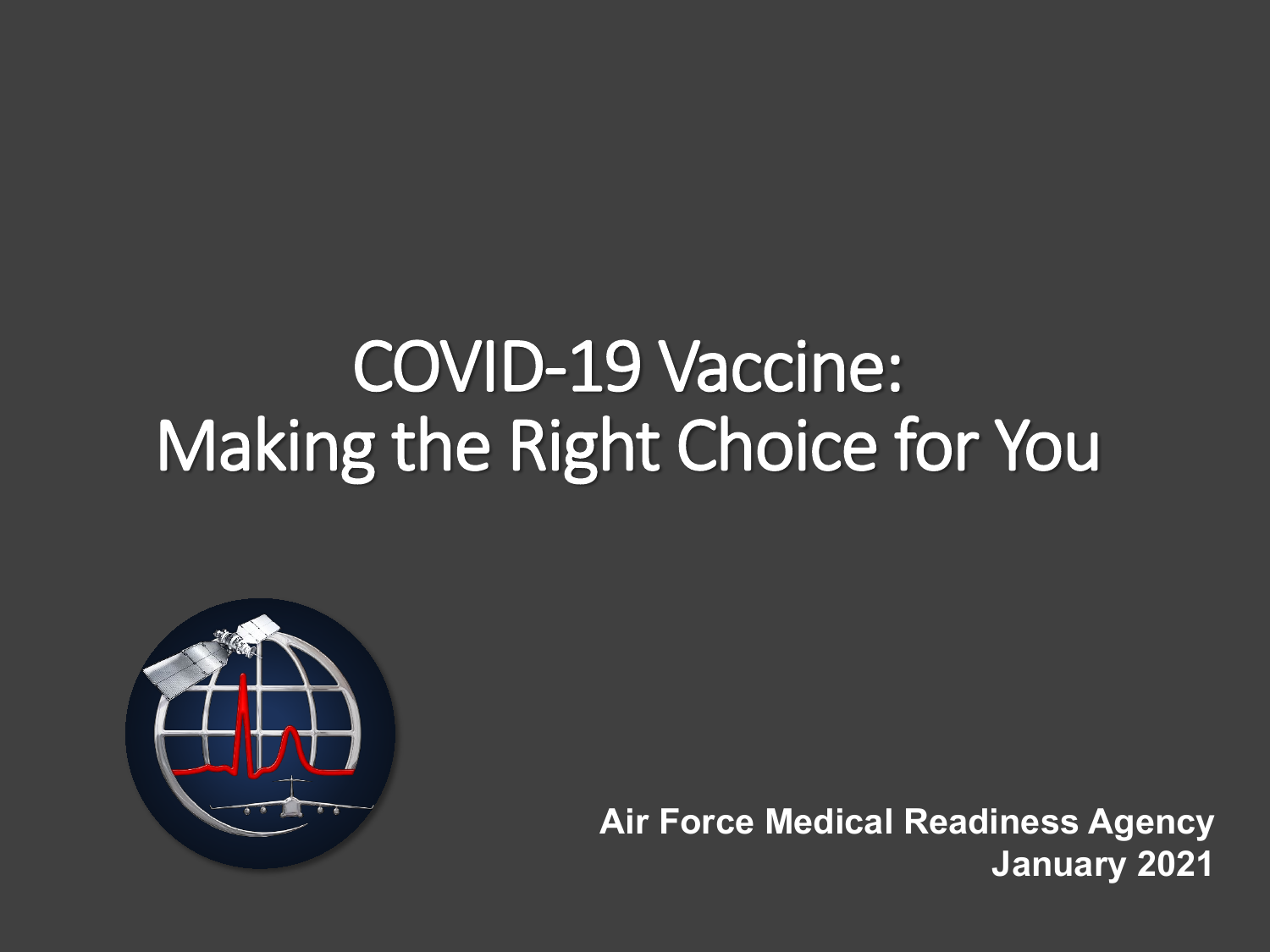#### How Vaccines Work

(Some examples: Chickenpox, Tetanus, Shingles, Influenza, etc.)



virus or bacteria are chosen by scientists in a laboratory that a person's body could recognize but won't make them sick

particle is put into a vial with other fluids to stabilize them until it can be delivered

given to individual people using a specific amount and location (usually an injection in the arm)

#### pieces of virus or bacteria, just like any other exposure to a disease, and even develops memory cells (antibodies)

those memory cells to quickly respond to that virus or bacteria if it comes across them in the future

*Sometimes the body needs a "booster" to help those memory cells remember how to fight the virus or bacteria, which is given as a second (or third) dose of the vaccine*

*Health - Readiness - Safety*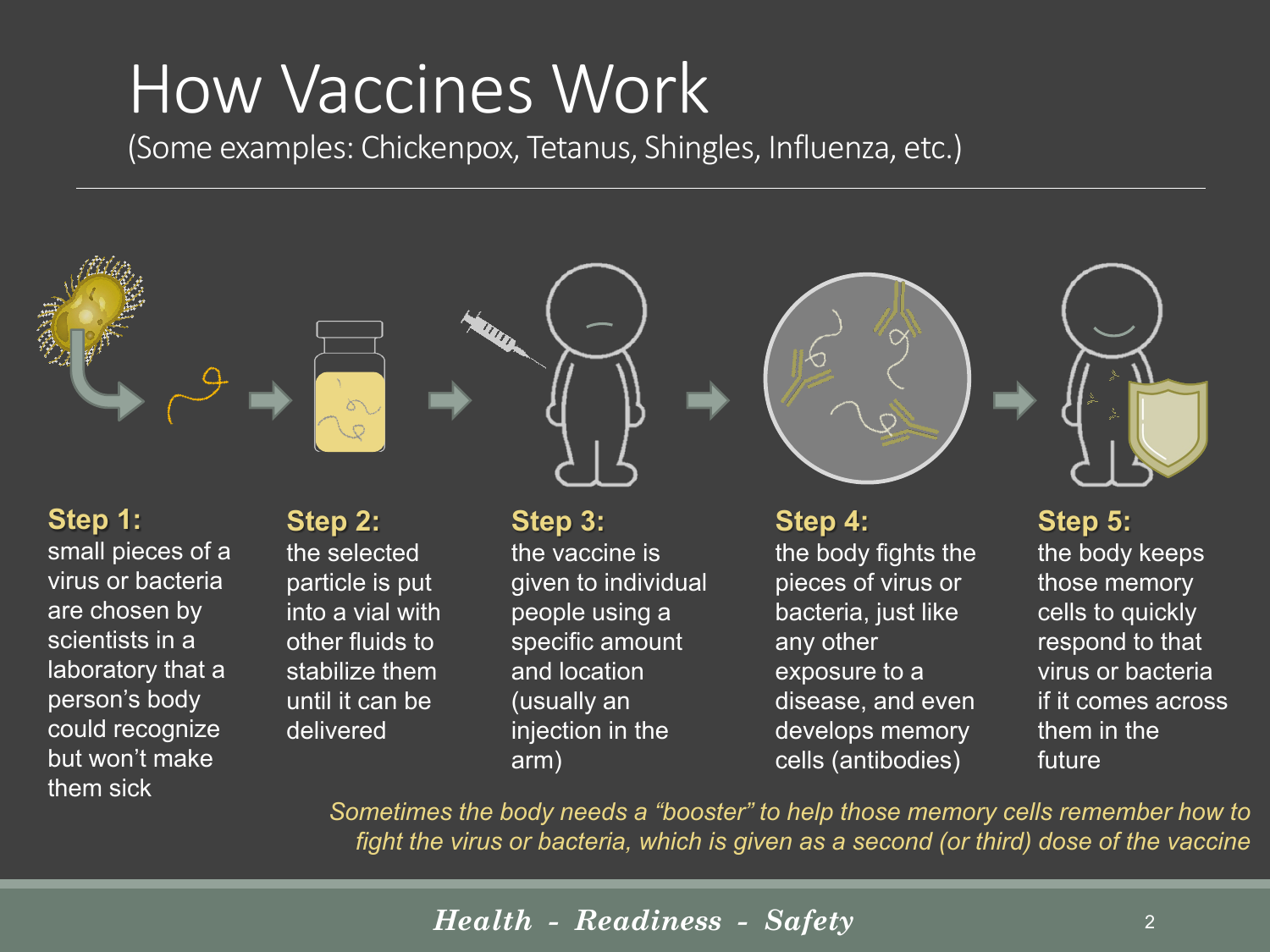#### How current COVID-19 Vaccines Work

- Current COVID-19 Vaccines work the same EXCEPT instead of giving each person a piece of the virus, a small part of it's genetic instructions (messenger RNA, or mRNA) teaches our cells how to make the "spike protein" found on the surface of the SARS-CoV-2 (COVID-19) virus
- **-** Once the spike protein is created, the genetic instructions are destroyed by the body - each mRNA only makes one copy
- **The piece of the virus your body creates is what helps the body develop** the memory cells--activated the next time it finds that spike protein



*Health - Readiness - Safety*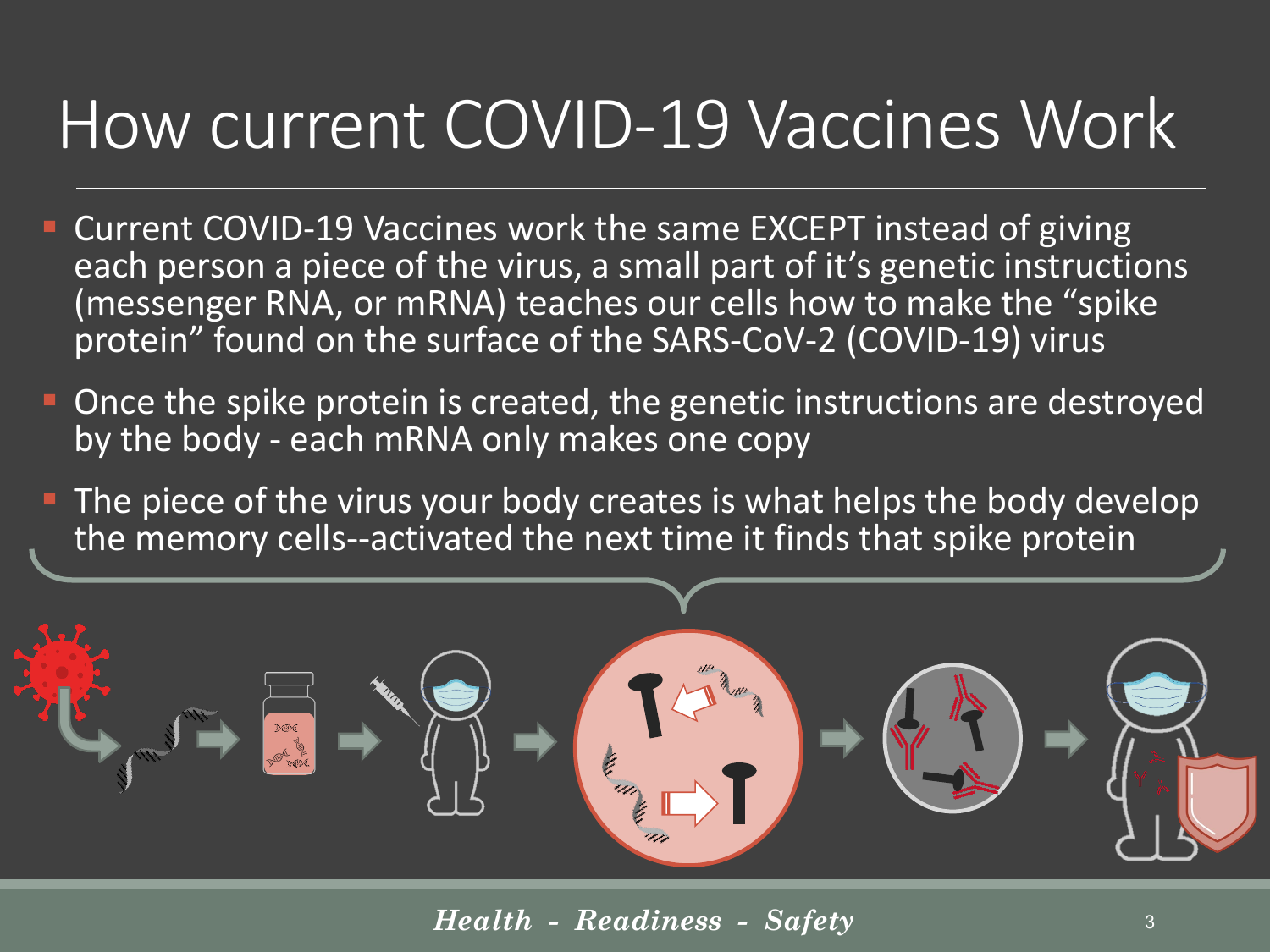### Things to know about mRNA vaccines

- mRNA vaccines have been wellstudied for influenza, Zika, rabies, and cytomegalovirus (CMV)
- mRNA does not enter the DNA in the human cell
- mRNA from SARS-CoV-2 cannot give someone COVID-19



Illustration from www.genome.gov/genetics-glossary/messenger-rna

*Health - Readiness - Safety*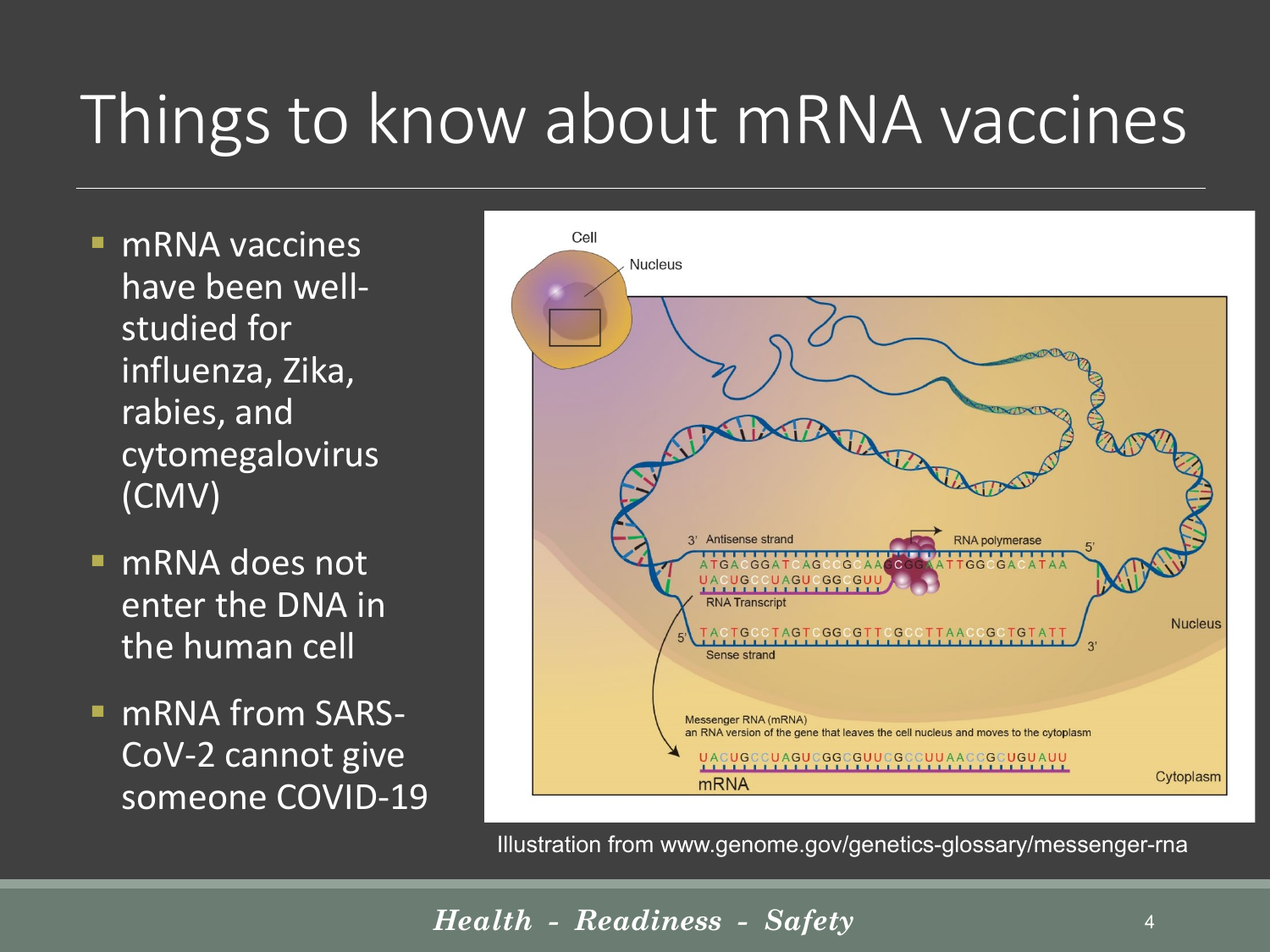#### COVID-19 Vaccines Currently Available

- **Two vaccines have received Emergency Use Authorization (EUA):** Pfizer/BioNTech (BNT162b2) Moderna (mRNA-1273)
- **Both are messenger RNA (mRNA) vaccines with a 2-dose** schedule
- **Both were very effective at preventing COVID-19** (95% for Pfizer and 94% for Moderna)
- Duration of protection is not yet known
- **These vaccines have received FDA authorization for patients** 16 years and older (Pfizer) and patients 18 years and older (Moderna)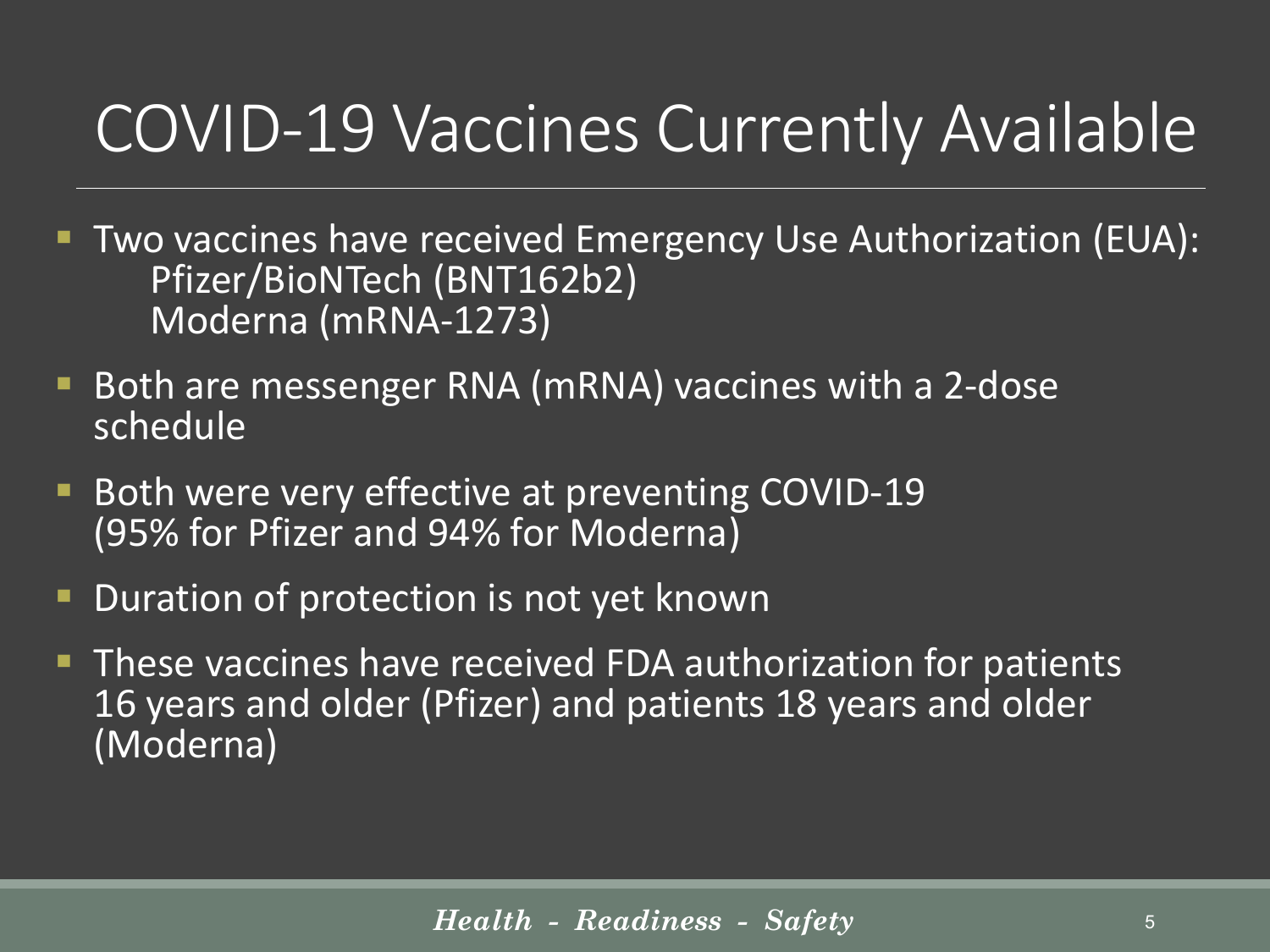## COVID-19 Vaccine Safety

- **Speed of development was possible because vaccines were** pre-purchased which allowed companies to begin immediate large-scale production of the vaccines
- **All safety checks throughout the vaccine development process were** accomplished, as required – just given a priority review at every level
- Current vaccines have been tested through world-wide clinical trials
	- **Phase 3 studies included large number of participants** (40,000+ with Pfizer/30,000+ with Moderna)
	- ~30% of U.S. participants were racial/ethnic minorities (Hispanic, African American, Asian & Native American)
- No serious safety concerns were noted in either study
- Noted reactions were mild (headache, fatigue, muscle aches, joint pain) and occurred in about 2-4% of participants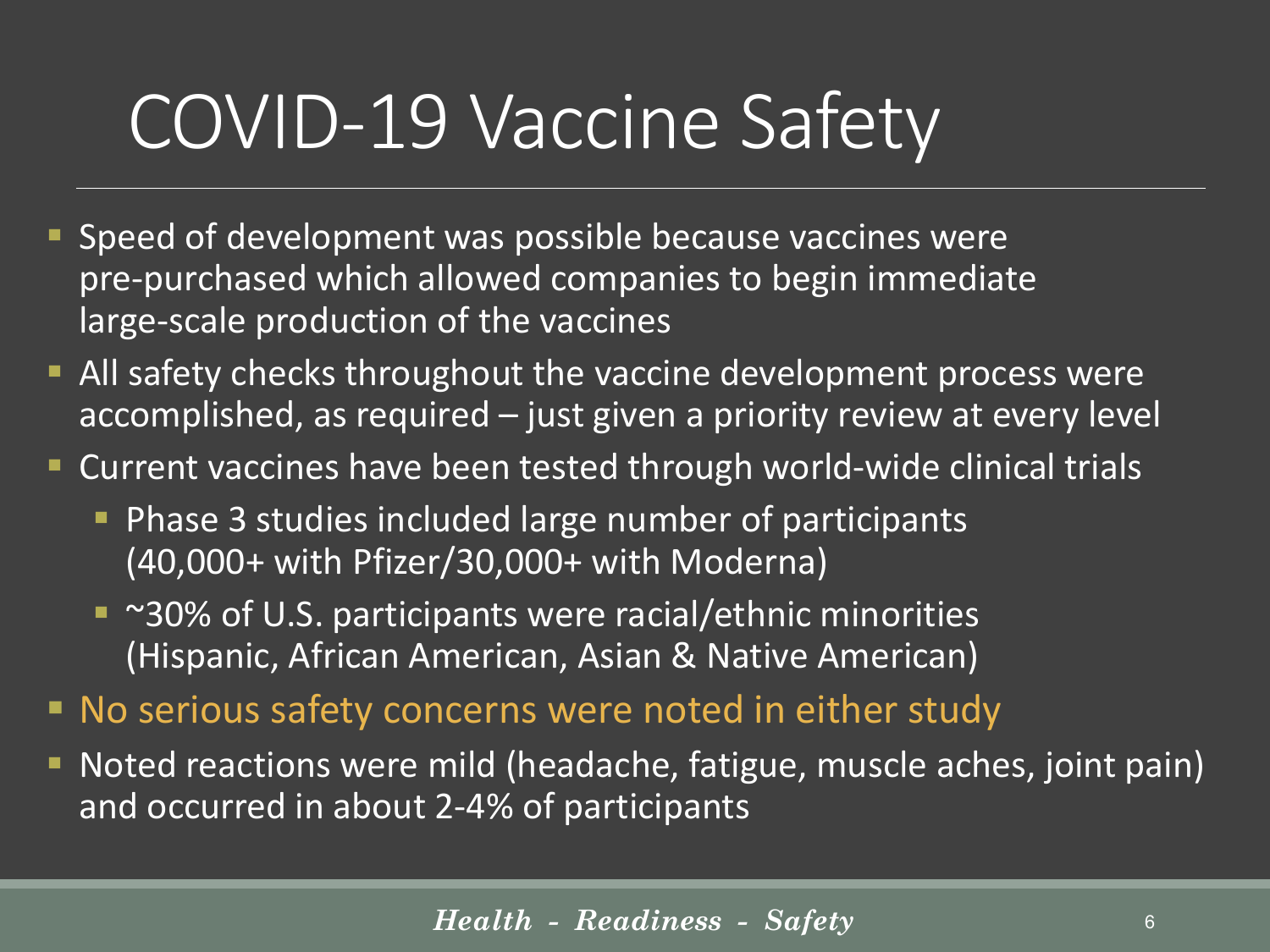## COVID-19 Vaccine Safety

- Clinical trial data has been carefully reviewed by experts
	- **The Food and Drug Administration (FDA) has reviewed all data**
	- **FIDA granted Emergency Use Authorization because known and potential** benefits outweighed the known and potential risks of the vaccine
	- **The Advisory Committee for Immunization Practices (ACIP) includes** external scientists and medical experts and reviewed all safety data before making a recommendation for use in the general public
- Adverse events from all administered vaccines are closely monitored to adjust administration plans and clinical recommendations if needed
	- Data are entered into a central vaccine safety monitoring system
	- **Tracked within Department of Defense**

#### AND

**Tracked nationwide by Centers for Disease Control & Prevention (CDC)**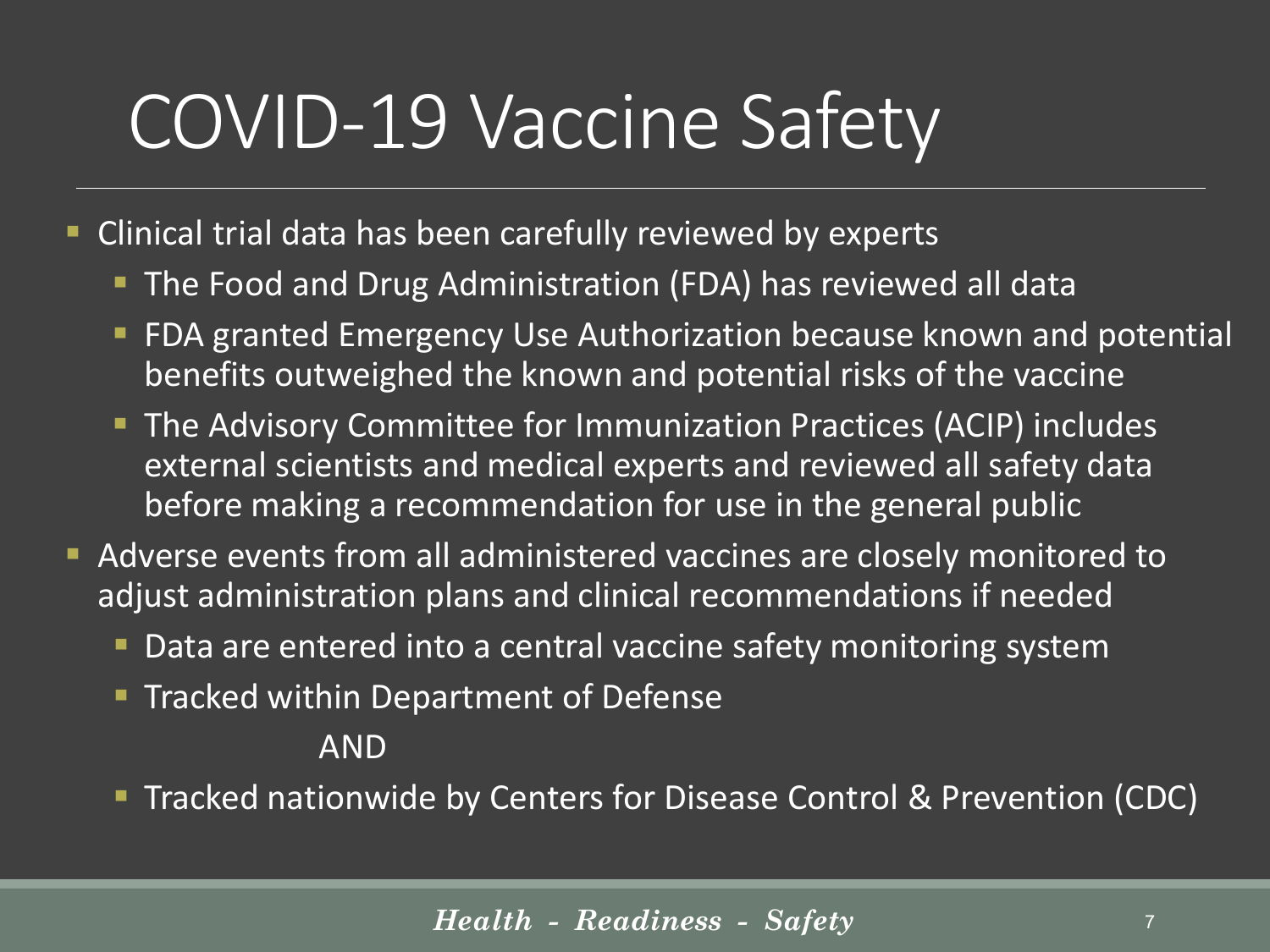## Number of Doses

- **Two shots are needed to provide the best protection against** COVID-19 for both vaccines
- The **first** shot primes the immune system, helping it recognize the virus, and the **second** shot strengthens the immune response
- **The currently available COVID-19 vaccines differ in the** spacing between doses
	- **Phizer/BioNTech (BNT162b2): second** dose 21 days after **first** dose
	- Moderna (mRNA-1273): **second** dose 28 days after **first** dose

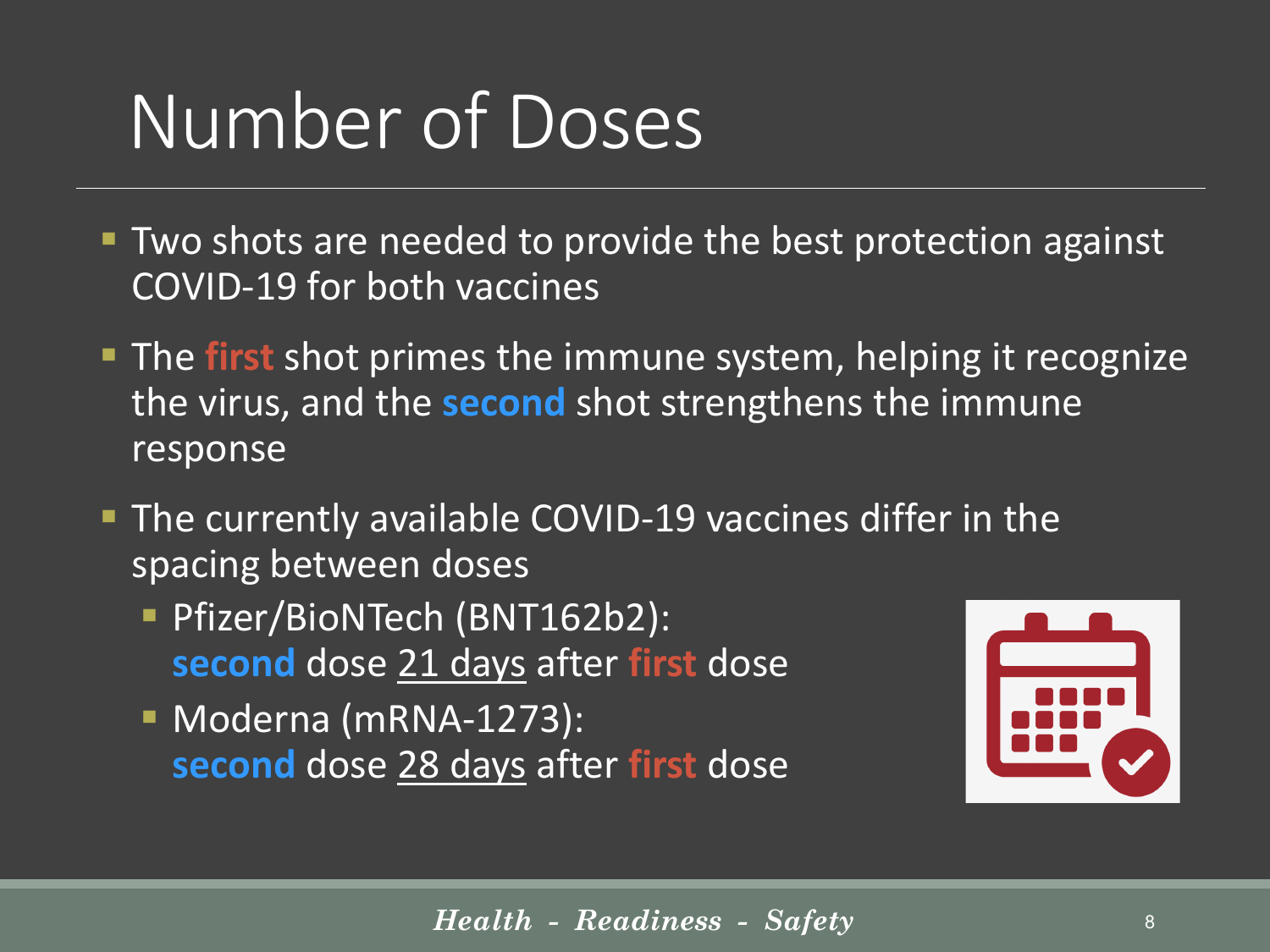## Potential Risks & Side Effects

- **Most Common Side Effects** 
	- **Swelling or redness around the injection site**
	- **Muscle or joint aches and pains**
	- **Fatigue, Headache**
	- **Fever**

*Note: these are signs your body is fighting the spike protein and usually resolves in 1-3 days*

- **Highest Risk is a Severe Allergic Reaction (very rare)** 
	- **Individuals with a history of allergic reactions to vaccines should** talk to their healthcare provider before receiving the vaccine
	- **This is the key reason to wait 15-30 minutes after receiving vaccine**
- If you have another concern, make sure to discuss it with your healthcare provider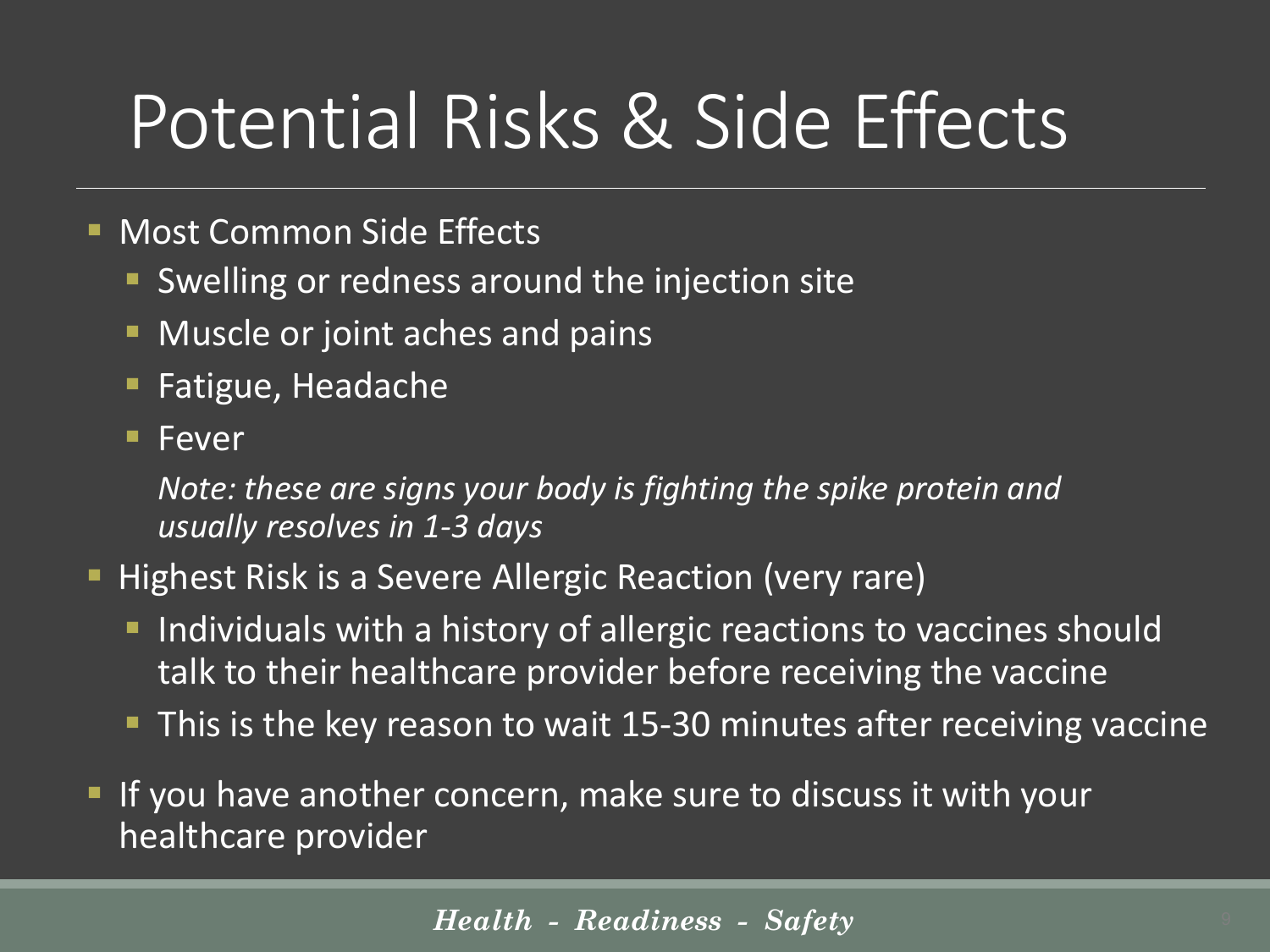### Prioritization

- **Priority is to protect our service members, DoD civilians and families** to safeguard national security capabilities and support the whole-ofgovernment response to the COVID-19 Pandemic
- Vaccination distribution is based on risk factors:
	- **Health care workers and emergency services personnel**
	- **Personnel performing critical national mission**
	- **Those with medical complications or multiple diseases**
	- **Vaccines will be offered to other beneficiaries as more vaccines are** available and after priority individuals have been vaccinated

#### **Although getting the vaccine is voluntary, DoD personnel are encouraged to get it to protect their health, their families and their community**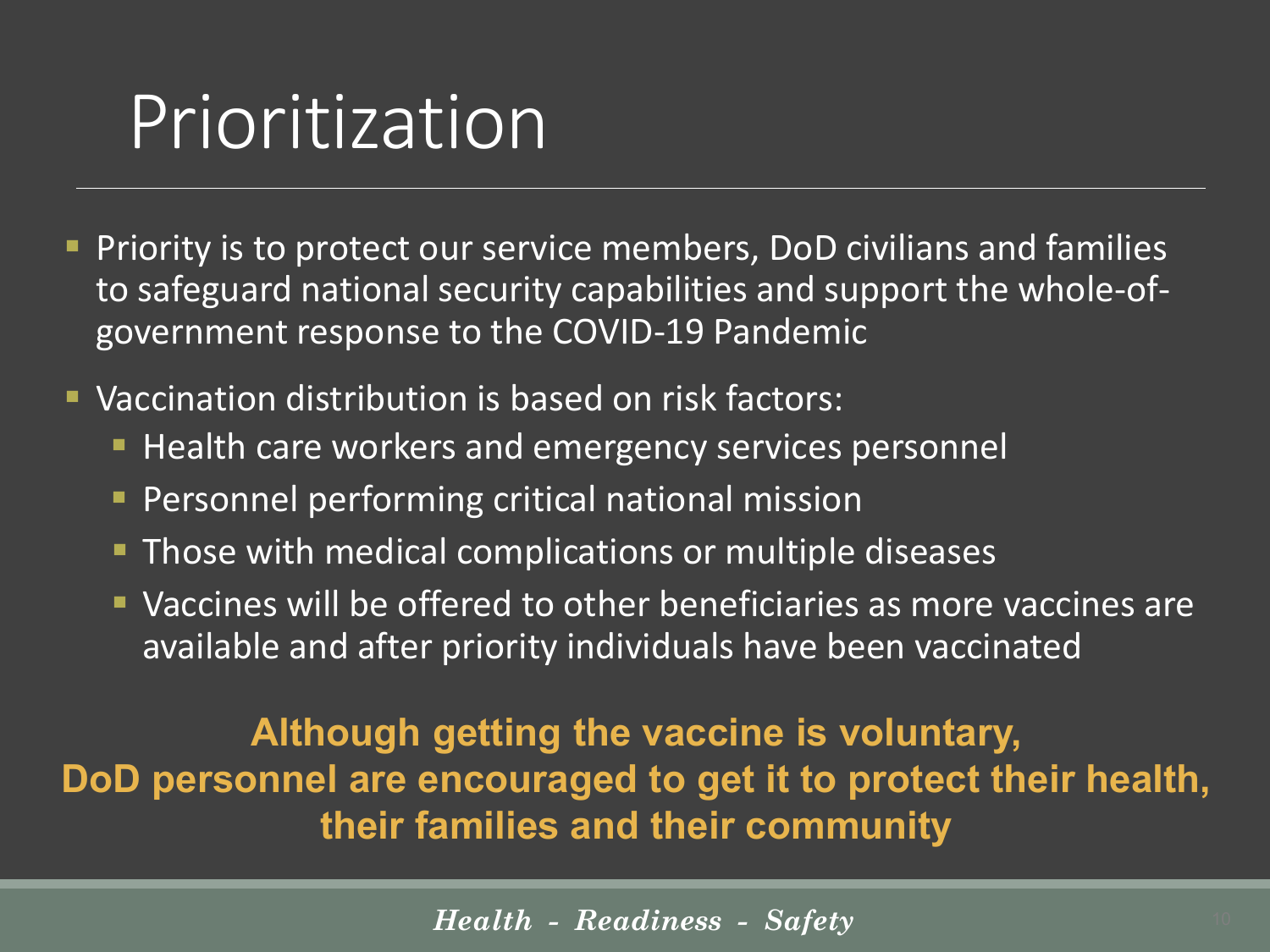## How to Get Your Vaccine

- **Each medical treatment facility will provide vaccines based on the** approved prioritization plan
- **Timing will depend on availability of vaccine provided and number of** individuals in each priority group
- **Each facility has a communication plan that will notify each group when** vaccines are available
- **Ensure you know where the information is being shared usually on the** installation website and social media platforms
- If it is your choice to receive or not receive the COVID-19 Vaccine. Should you decide not to receive it, it will not change your standard medical care
- Long-term side effects (if any) would be considered a service-connected disability for active duty members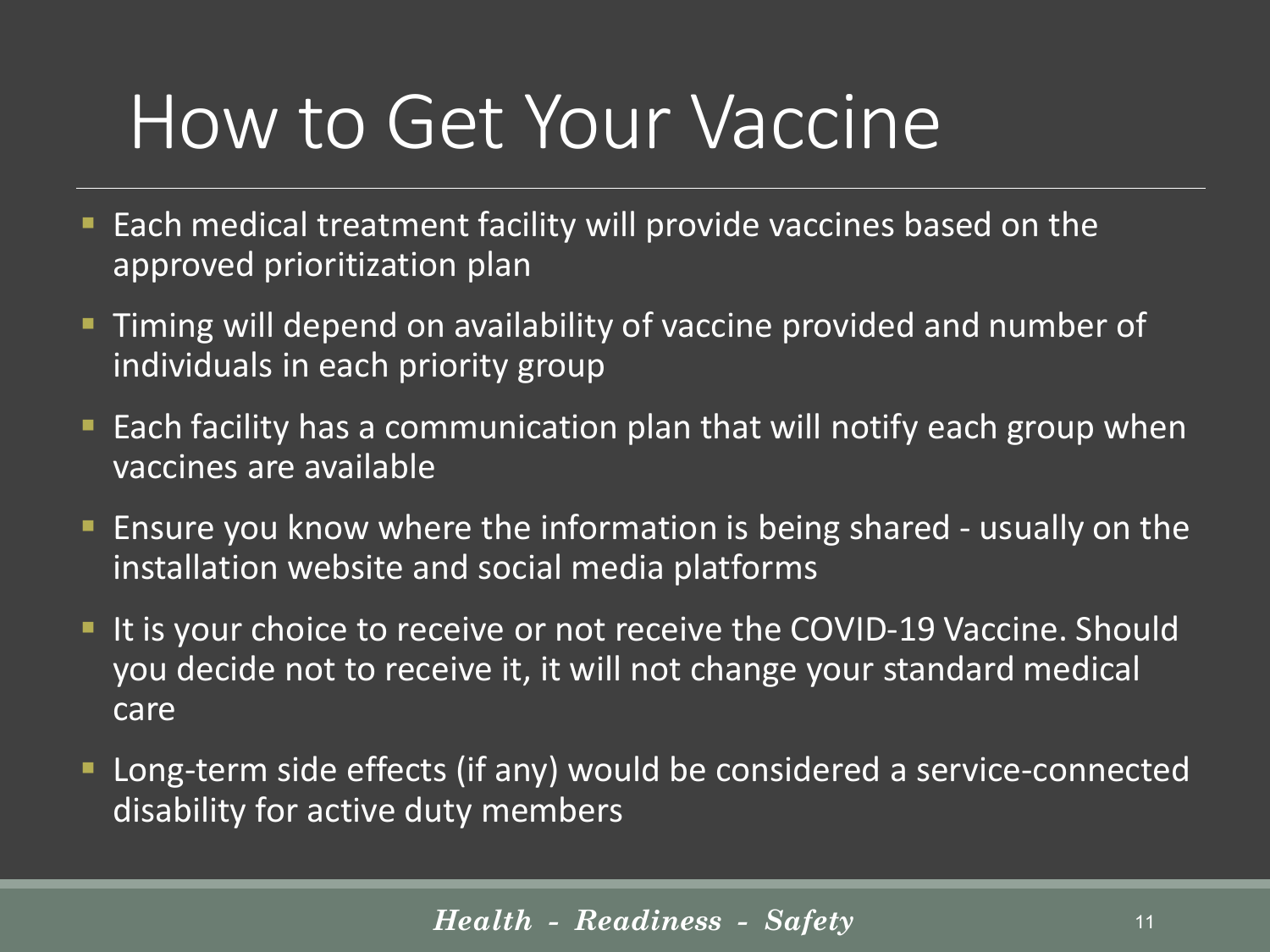# After Receiving the Vaccine

- **The COVID-19 vaccine is only one of many important tools to help** stop this pandemic
- **No vaccine is 100% effective**
- I It typically takes a few weeks to build immunity against the virus
- I It is possible to get infected with the virus right before or right after the vaccine was administered
- If it is important to **continue** using all the tools available to help stop this pandemic as we learn more about how COVID-19 vaccines work in real-world conditions
- **Continue all public health measures:** 
	- Cover your mouth and nose with a mask when around others
	- **Wash your hands often**
	- Stay at least 6 feet away from others and avoid large gatherings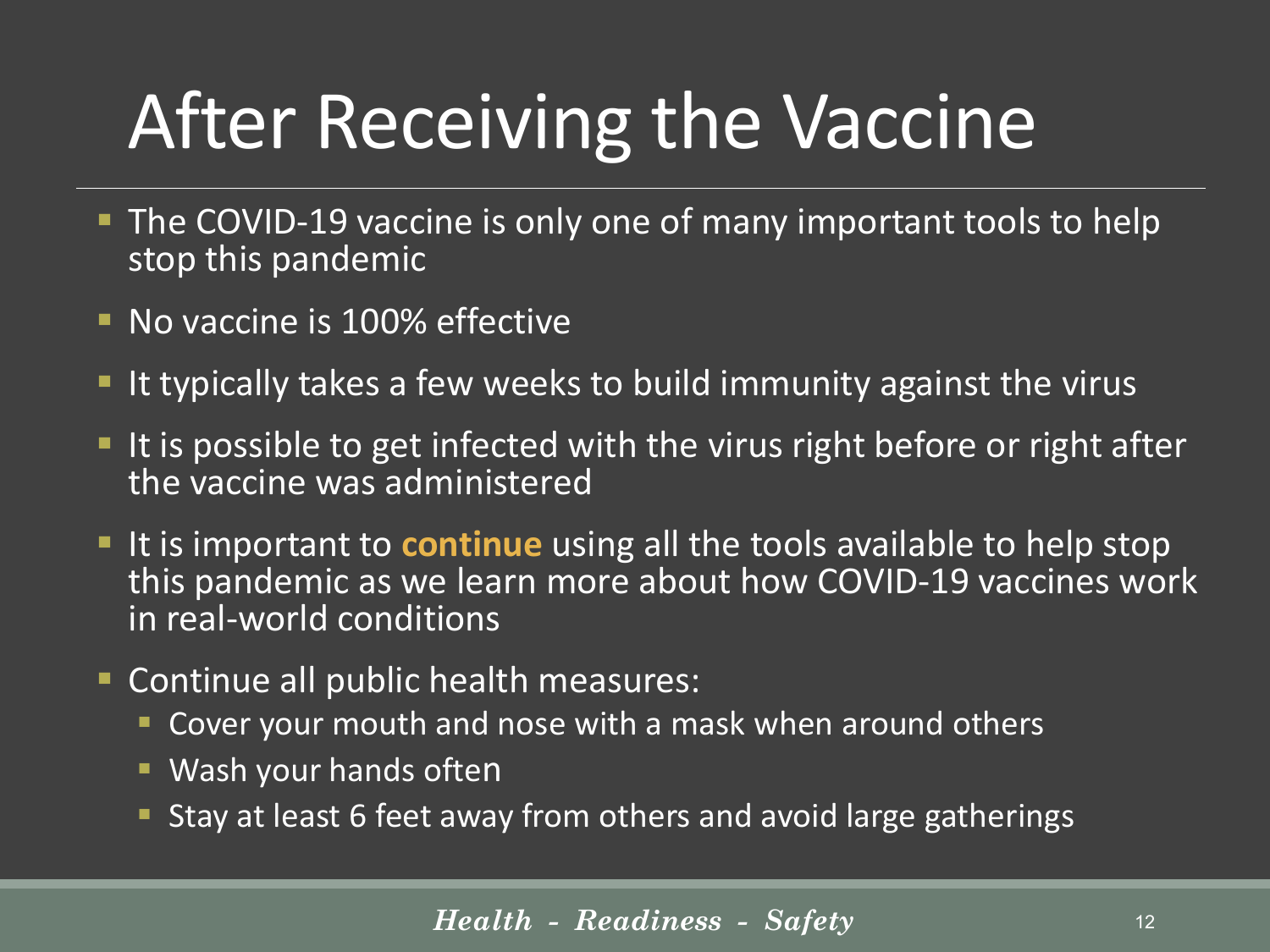# Key Points

#### **COVID-19 Vaccines cannot make you sick with the coronavirus**

◦ Authorized and recommended vaccines *do not* contain the *live* virus that causes COVID-19

#### **Vaccine Purpose**

- To teach immune system to recognize and fight the virus that causes COVID-19
- Sometimes this process can cause a fever; this is normal and is a sign the body is building protection against the virus

#### **It typically takes a few weeks to build immunity against the virus**

- It is possible to get infected with the virus right before or right after the vaccine was administered
- To reduce the chance of being exposed or spreading to others, continue to wear a mask, wash your hand & maintain social distancing